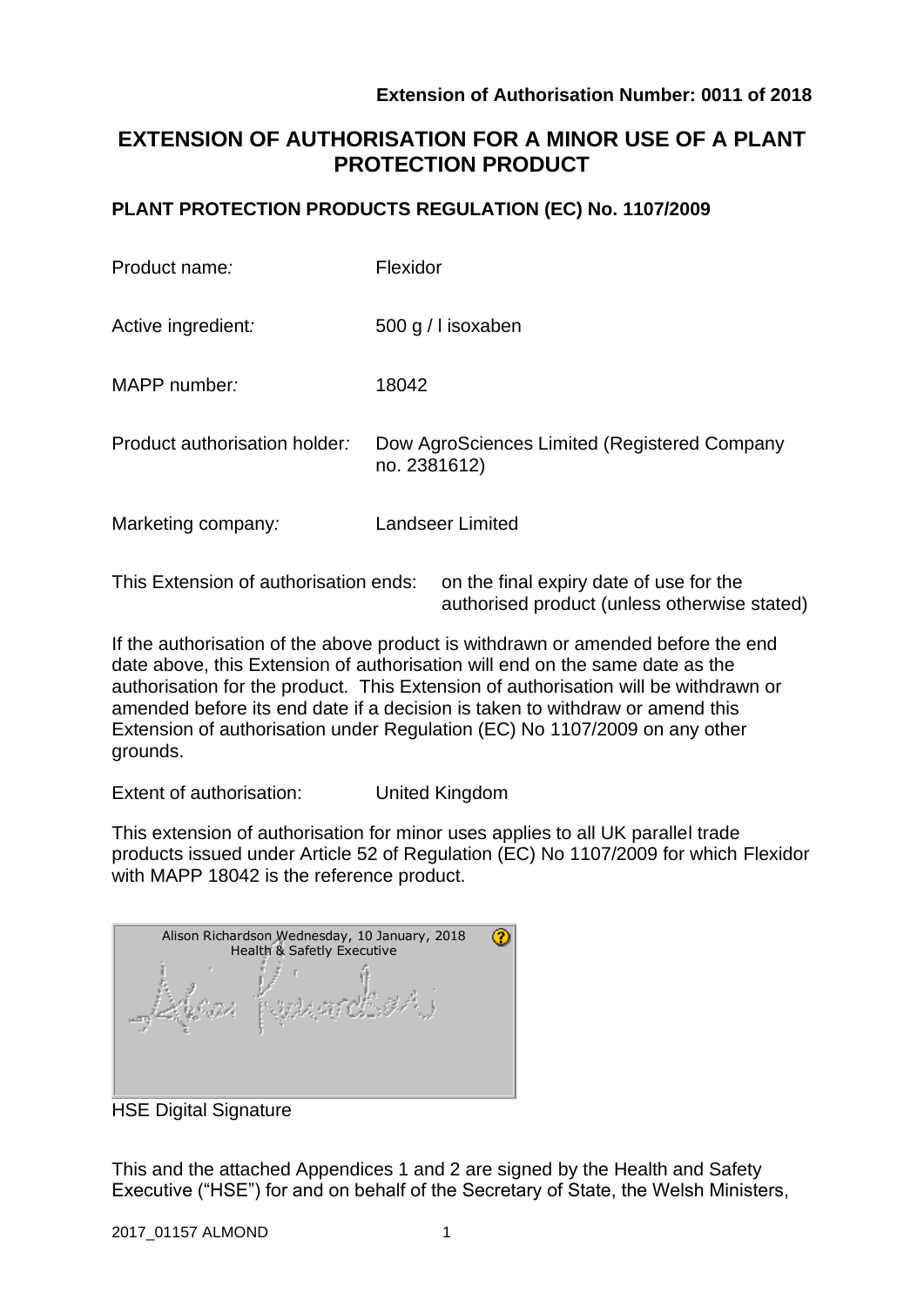the Scottish Ministers and the Department of Agriculture, Environment and Rural Affairs in Northern Ireland.

Date of issue: 5 January 2018

## **EXPLANATORY NOTES**

- 1. This is Extension of authorisation number 0011 of 2018.
- 2. This Extension of authorisation will be published on the website of the Chemicals Regulation Division of the HSE.
- 3. Application reference number: COP 2017/01157
- 4. Persons using the product to which this Extension of authorisation applies should acquaint themselves with and observe all requirements contained in the Regulation (EC) No 1107/2009, including the duty on the holder of any Extension of authorisation to notify information on potentially dangerous effects, a contravention of which is a criminal offence under those Regulations.
- 5. Neither the efficacy nor the phytotoxicity of the product for which this Extension of authorisation has been granted has been assessed and, as such, the user bears the risk in respect of failures concerning its efficacy and phytotoxicity.

### **ADVISORY INFORMATION**

This Extension of Authorisation relates to the use of 'Flexidor' (M18042) for use on almond, chestnut, hazelnut and walnut trees. To be applied by conventional hydraulic sprayer (including air assisted hydraulic sprayers) with a maximum total dose of 0.5 litres product per hectare (maximum individual dose 0.5 litres per hectare) in a minimum water volume of 200 litres water per hectare.

IMPORTANT: When applying this product under the terms of this Extension of Authorisation, comply with any resistance guidance or restrictions stated on the product label.

Total reliance on one pesticide will hasten the development of resistance. Pesticides of different chemical types or alternative control measures should be included in the planned programme. Alternating with different modes of action is a recognised antiresistance strategy.

This Extension of Authorisation relates to the use of 'Flexidor' (M18042) for the control of cleavers, Charlock Ivy-leaved speedwell, Common chickweed,Common field-speedwell, Parsley-piert, Common fumitory, Pineapple weed, Common hempnettle, Red dead-nettle, Common mouse-ear, Redshank, Common poppy, Scarlet pimpernel, Corn marigold, Scented mayweed, Corn spurrey, Scentless mayweed, Fat-hen, Shepherd's-purse, Field forget-me-not, Small nettle, Field pansy, Volunteer rape, Green field-speedwell, Wild radish and to improve control of knotgrass and groundsel.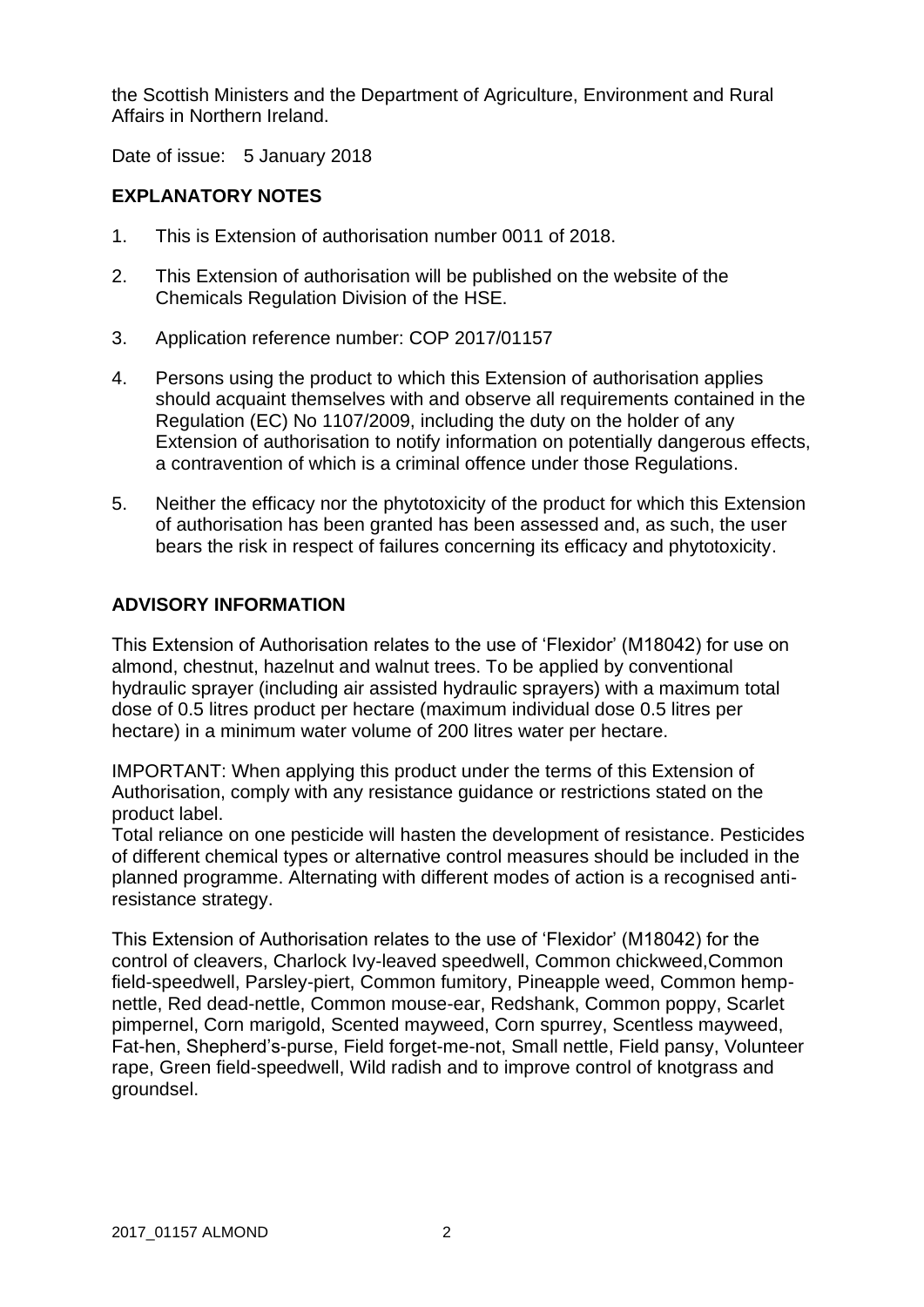# **APPENDIX 1: CONDITIONS OF EXTENSION OF AUTHORISATION**

The conditions below are obligatory. They must be complied with when the Extension of authorisation occurs. Failure to comply with the following conditions will result in the withdrawal or amendment of the Extension of authorisation under Regulation (EC) No 1107/2009 and may result in other enforcement action, including prosecution. For the purposes of this Extension of authorisation only, the conditions and/or requirements shown below supersede any corresponding conditions and/or requirements set out on the label or otherwise provided for under the product authorisation **which would otherwise apply**.

**Use:**

| Field of use:                            | <b>ONLY AS A HERBICIDE</b>                              |     |                                                                                                                                                      |                                                                                                                                                                           |                                                                                                                                         |                                           |  |  |
|------------------------------------------|---------------------------------------------------------|-----|------------------------------------------------------------------------------------------------------------------------------------------------------|---------------------------------------------------------------------------------------------------------------------------------------------------------------------------|-----------------------------------------------------------------------------------------------------------------------------------------|-------------------------------------------|--|--|
| User:                                    | Professional                                            |     |                                                                                                                                                      |                                                                                                                                                                           |                                                                                                                                         |                                           |  |  |
| Crops/situations:                        | Maximum<br>individual dose:<br>(litres product /<br>ha) |     |                                                                                                                                                      | Maximum total<br>dose: (litres<br>product / ha /<br>year)                                                                                                                 | Maximum<br>number of<br>treatments:                                                                                                     | Latest time of<br>application:            |  |  |
| Almond,<br>chestnut,<br>hazelnut, walnut | 0.5                                                     |     |                                                                                                                                                      | 0.5                                                                                                                                                                       |                                                                                                                                         | Before 1st April<br>in year of<br>harvest |  |  |
| <b>Operator Protection:</b>              |                                                         | (1) | Engineering control of operator exposure must be<br>used where reasonably practicable in addition to the<br>following personal protective equipment: |                                                                                                                                                                           |                                                                                                                                         |                                           |  |  |
|                                          |                                                         |     | (a)                                                                                                                                                  | contaminated surfaces.                                                                                                                                                    | Operators must wear suitable protective gloves<br>when handling the concentrate or handling                                             |                                           |  |  |
|                                          |                                                         |     | (b)                                                                                                                                                  |                                                                                                                                                                           | Operators must wear suitable protective<br>clothing (coveralls) and suitable protective<br>gloves when applying by hand-held equipment. |                                           |  |  |
|                                          |                                                         | (2) |                                                                                                                                                      | However, engineering controls may replace personal<br>protective equipment if a COSHH assessment<br>shows that they provide an equal or higher standard<br>of protection. |                                                                                                                                         |                                           |  |  |
| Other specific restrictions:             |                                                         | (1) |                                                                                                                                                      | This product must only be applied in accordance                                                                                                                           |                                                                                                                                         |                                           |  |  |

(1) This product must only be applied in accordance with the terms of this extension of authorisation, the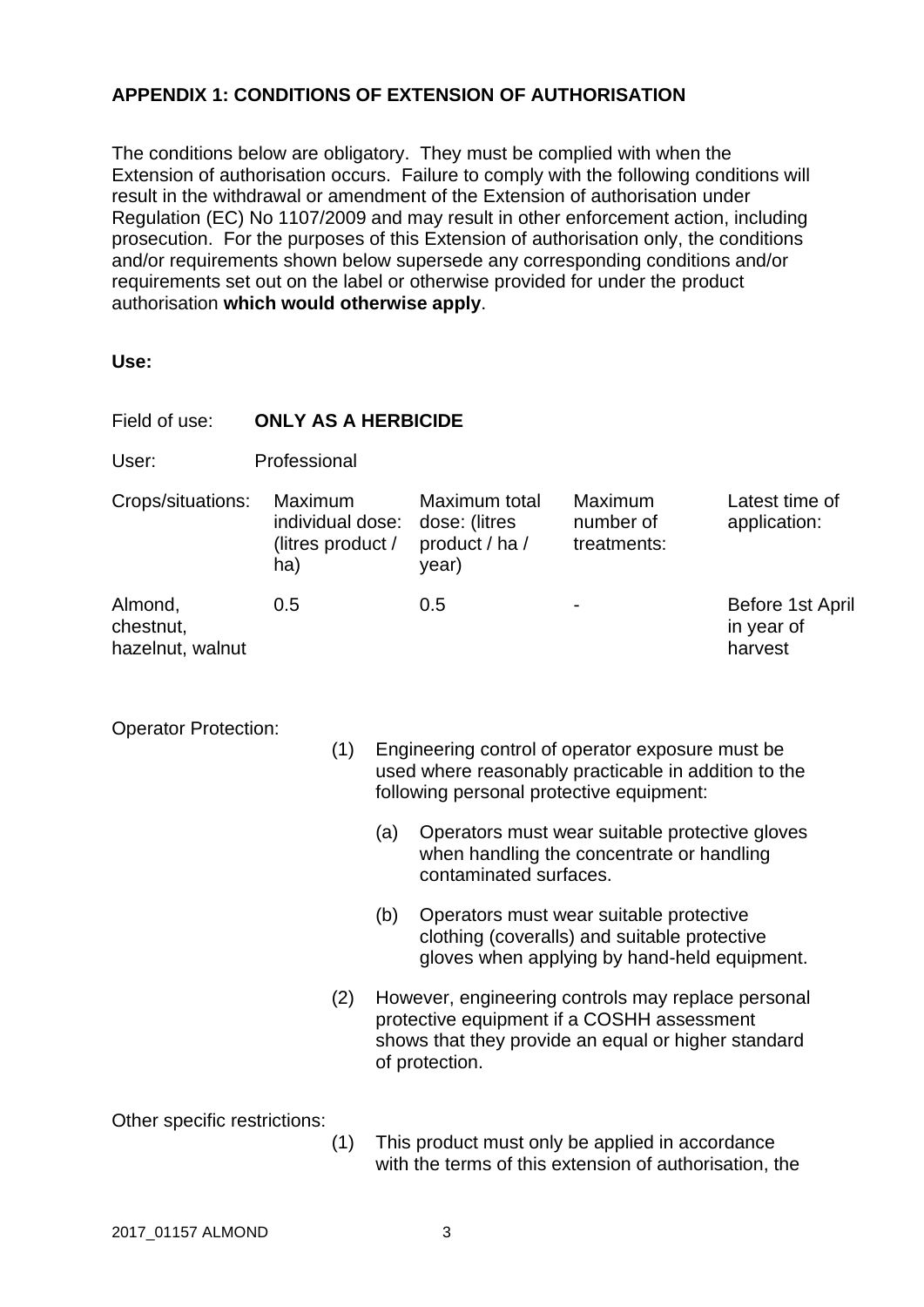product label and/or leaflet and any additional guidance on extensions of authorisation.

(2) A period of at least 180 days must be observed prior to planting of succeeding crops following treatment of the plot with 'Flexidor' or any other product containing the active substance isoxaben.